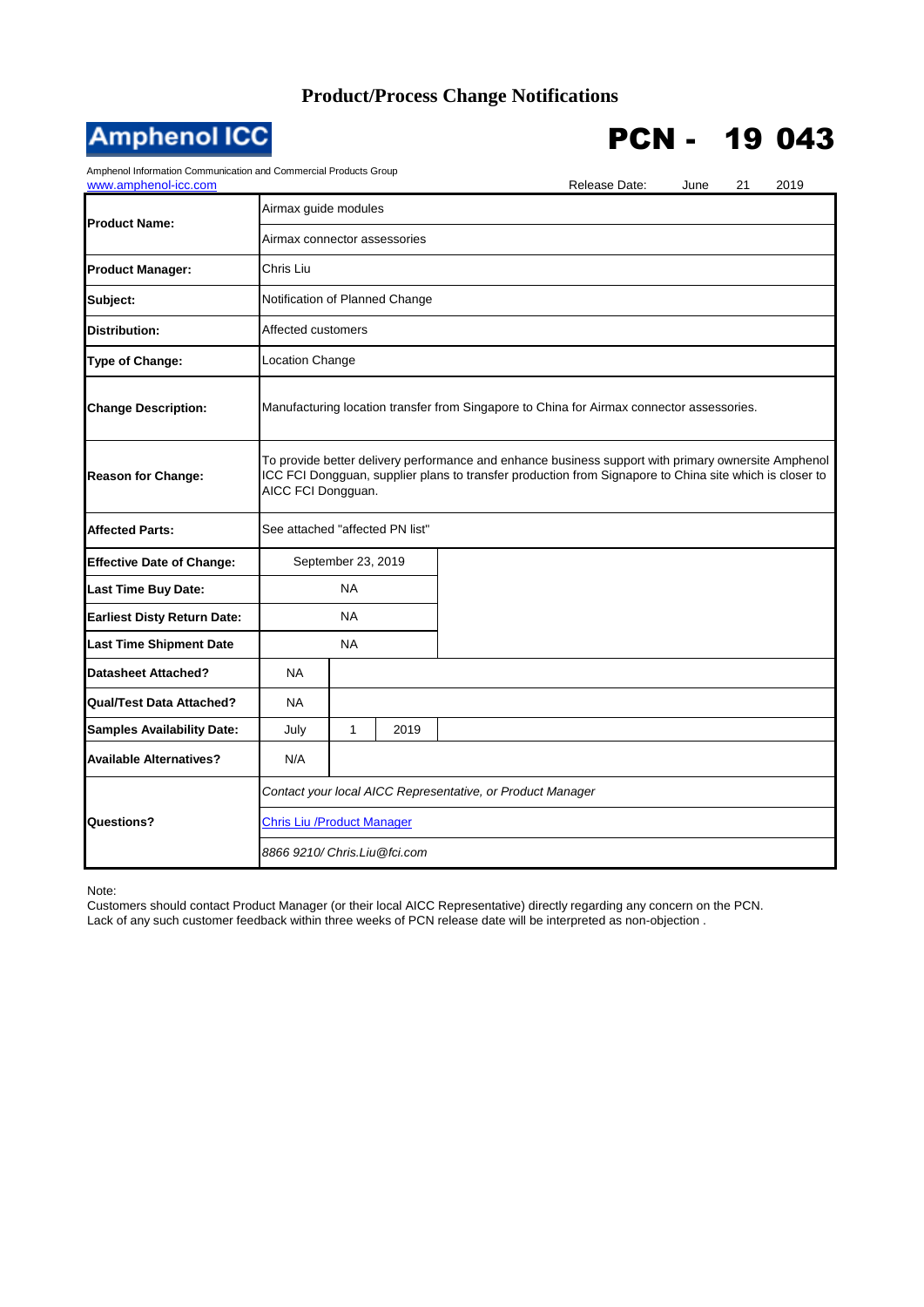| <b>PCN</b><br><b>Reference</b> | <b>MPN</b>     | <b>Change</b>          |  |  |
|--------------------------------|----------------|------------------------|--|--|
| PCN19043                       | 10037908-101LF | <b>LOCATION CHANGE</b> |  |  |
| PCN19043                       | 10037908-102LF | <b>LOCATION CHANGE</b> |  |  |
| PCN19043                       | 10037908-103LF | <b>LOCATION CHANGE</b> |  |  |
| PCN19043                       | 10037908-104LF | <b>LOCATION CHANGE</b> |  |  |
| PCN19043                       | 10037908-105LF | <b>LOCATION CHANGE</b> |  |  |
| PCN19043                       | 10037909-101LF | <b>LOCATION CHANGE</b> |  |  |
| PCN19043                       | 10037910-101LF | <b>LOCATION CHANGE</b> |  |  |
| PCN19043                       | 10037910-102LF | <b>LOCATION CHANGE</b> |  |  |
| PCN19043                       | 10037910-103LF | <b>LOCATION CHANGE</b> |  |  |
| PCN19043                       | 10037910-104LF | <b>LOCATION CHANGE</b> |  |  |
| PCN19043                       | 10037910-105LF | <b>LOCATION CHANGE</b> |  |  |
| PCN19043                       | 10037911-101LF | <b>LOCATION CHANGE</b> |  |  |
| PCN19043                       | 10037911-102LF | <b>LOCATION CHANGE</b> |  |  |
| PCN19043                       | 10037911-103LF | <b>LOCATION CHANGE</b> |  |  |
| PCN19043                       | 10037911-104LF | <b>LOCATION CHANGE</b> |  |  |
| PCN19043                       | 10037912-101LF | <b>LOCATION CHANGE</b> |  |  |
| PCN19043                       | 10037912-102LF | <b>LOCATION CHANGE</b> |  |  |
| PCN19043                       | 10037912-103LF | <b>LOCATION CHANGE</b> |  |  |
| PCN19043                       | 10037912-104LF | <b>LOCATION CHANGE</b> |  |  |
| PCN19043                       | 10037912-105LF | <b>LOCATION CHANGE</b> |  |  |
| PCN19043                       | 10037912-106LF | <b>LOCATION CHANGE</b> |  |  |
| PCN19043                       | 10037912-107LF | <b>LOCATION CHANGE</b> |  |  |
| PCN19043                       | 10037912-108LF | <b>LOCATION CHANGE</b> |  |  |
| PCN19043                       | 10037912-109LF | <b>LOCATION CHANGE</b> |  |  |
| PCN19043                       | 10037912-111LF | <b>LOCATION CHANGE</b> |  |  |
| PCN19043                       | 10037912-112LF | <b>LOCATION CHANGE</b> |  |  |
| PCN19043                       | 10037912-113LF | <b>LOCATION CHANGE</b> |  |  |
| PCN19043                       | 10037912-114LF | <b>LOCATION CHANGE</b> |  |  |
| PCN19043                       | 10037912-115LF | <b>LOCATION CHANGE</b> |  |  |
| PCN19043                       | 10037912-116LF | <b>LOCATION CHANGE</b> |  |  |
| PCN19043                       | 10037912-117LF | <b>LOCATION CHANGE</b> |  |  |
| PCN19043                       | 10037912-118LF | <b>LOCATION CHANGE</b> |  |  |
| PCN19043                       | 10037912-119LF | <b>LOCATION CHANGE</b> |  |  |
| PCN19043                       | 10037915-101LF | <b>LOCATION CHANGE</b> |  |  |
| PCN19043                       | 10044314-101LF | <b>LOCATION CHANGE</b> |  |  |
| PCN19043                       | 10044366-101LF | <b>LOCATION CHANGE</b> |  |  |
| PCN19043                       | 10044366-102LF | <b>LOCATION CHANGE</b> |  |  |
| PCN19043                       | 10044366-103LF | <b>LOCATION CHANGE</b> |  |  |
| PCN19043                       | 10044366-104LF | <b>LOCATION CHANGE</b> |  |  |
| PCN19043                       | 10044366-105LF | <b>LOCATION CHANGE</b> |  |  |
| PCN19043                       | 10044366-106LF | <b>LOCATION CHANGE</b> |  |  |
| PCN19043                       | 10044366-107LF | <b>LOCATION CHANGE</b> |  |  |
| PCN19043                       | 10044366-108LF | <b>LOCATION CHANGE</b> |  |  |
| PCN19043                       | 10045367-101LF | <b>LOCATION CHANGE</b> |  |  |
| PCN19043                       | 10045368-101LF | <b>LOCATION CHANGE</b> |  |  |